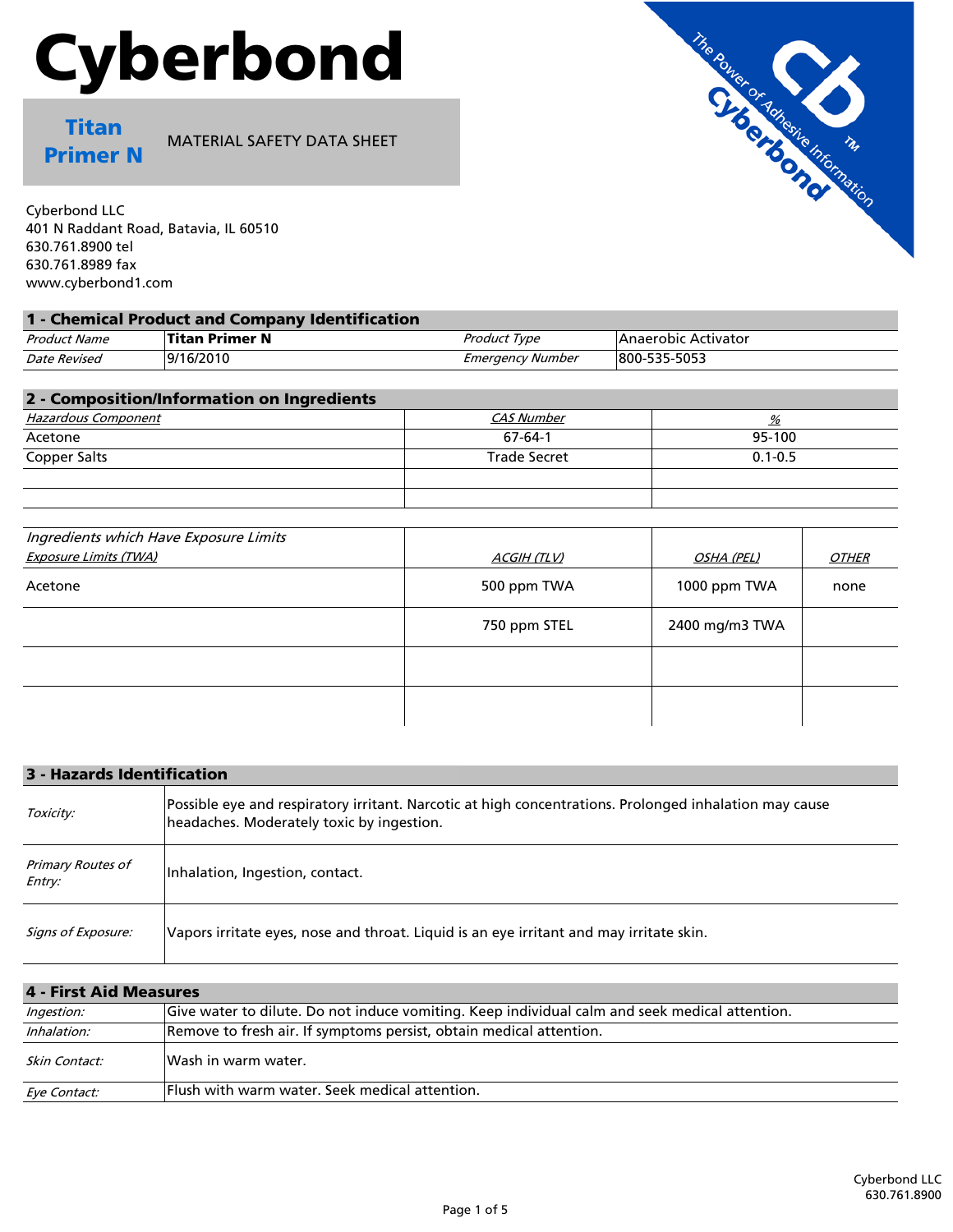#### 5 - Fire Fighting Measures

| 5 - Fire Fighting Measures                                                         |                                       |
|------------------------------------------------------------------------------------|---------------------------------------|
| Flash Point:                                                                       | -4°F, Method: Tag Closed Cup          |
| Extinguishing Media:                                                               | Foam, Dry Chemical, or Carbon Dioxide |
| Unusual Fire or<br><b>Explosion Hazards:</b>                                       | None                                  |
| <b>Special Fire Fighting</b><br>Procedures:                                        | N/A                                   |
| <b>Hazardous Products</b><br>Formed by Fire or<br><b>Thermal</b><br>Decomposition: | <b>Irritating Organic Vapors</b>      |

#### 6 - Accidental Release Measures

Avoid flame and sparks. Maintain adequate ventilation. Soak up in an inert absorbent and store in a closed container until disposal. Steps to be taken in case of spill or leak:

| 7 - Handling and Storage |                                                                                                                                  |
|--------------------------|----------------------------------------------------------------------------------------------------------------------------------|
| <i>Safe Storage:</i>     | Store away from flame and sparks.                                                                                                |
| Handling:                | Keep container tightly closed. Avoid contact with skin. Avoid breathing vapors. Do not use around heat, sparks<br>or open flame. |

## 8 - Protective Equipment

| Ventilation:    | Local exhaust ventilation recommended to maintain vapor level below TLV. |
|-----------------|--------------------------------------------------------------------------|
|                 | <i>Respiratory Protection:</i> Not applicable with good local exhaust.   |
| Skin:           | Polyethylene or non-reactive gloves.                                     |
| Eye Protection: | Safety glasses or goggles with side shields.                             |

|                          | 9 - Physical and Chemical Properties |
|--------------------------|--------------------------------------|
| Appearance:              | Green liquid                         |
| Odor:                    | Sharp, pungent                       |
| <b>Boiling Point:</b>    | $133$ °F                             |
| Vapor Pressure:          | 172mmHg @ 68°F                       |
| Vapor Density:           | n/a                                  |
| <b>Evaporation Rate:</b> | Slower than ethyl ether              |
| Specific Gravity:        | .877 @ 77°F                          |
| Solubility in Water:     | Miscible                             |
| <b>VOC Content (EPA</b>  |                                      |
| Method 24):              |                                      |
|                          |                                      |
|                          |                                      |
|                          |                                      |
|                          |                                      |
|                          |                                      |
|                          |                                      |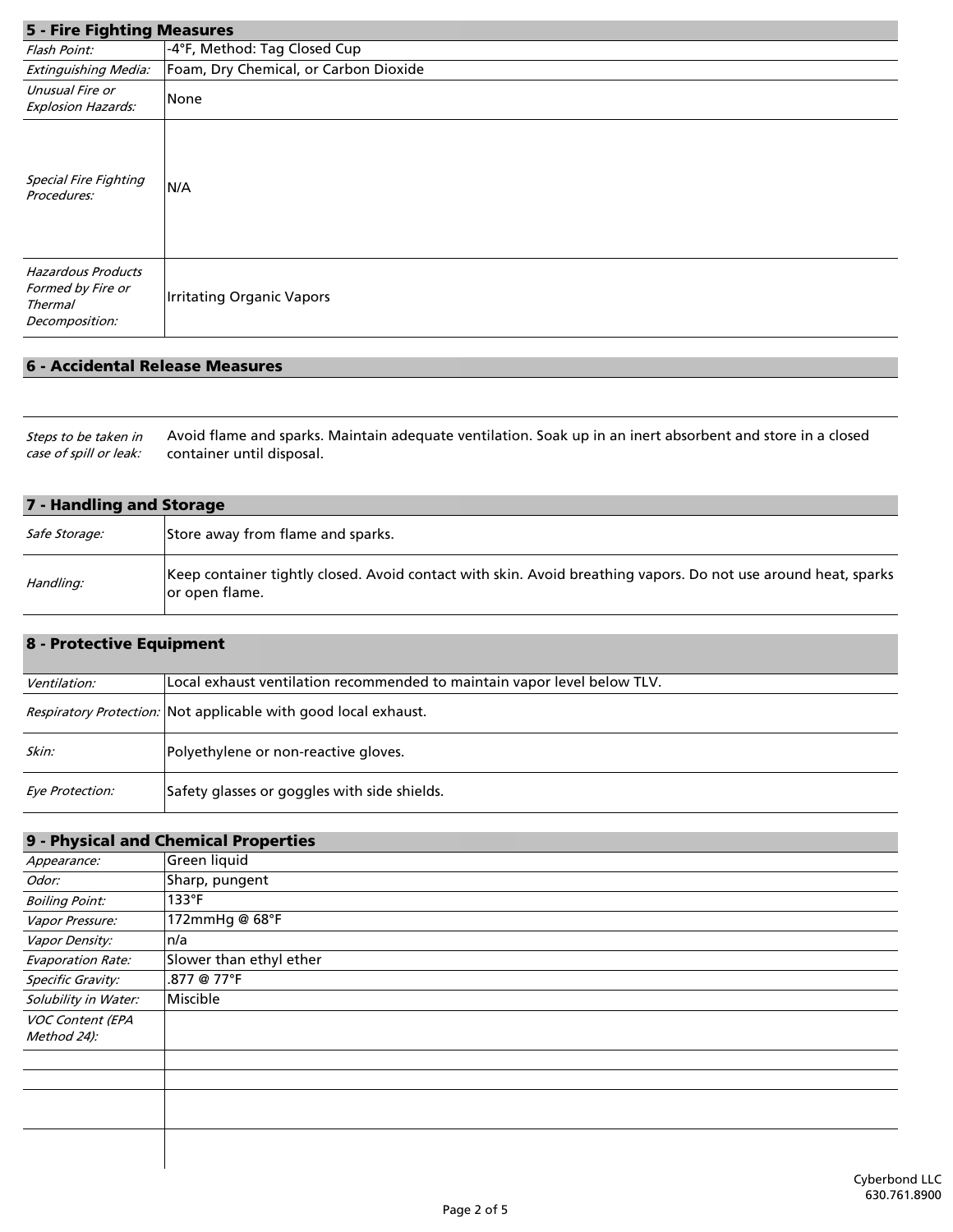# 10 - Stability and Reactivity

| <b>10 - Stability and Reactivity</b> |                                             |
|--------------------------------------|---------------------------------------------|
| Stability:                           | Stable                                      |
| Hazardous<br>Polymerization:         | Will not occur                              |
| Incompatibility:                     | Avoid contact with strong oxidizing agents. |

#### 11 - Toxicological Information

See section 3

#### 12 - Ecological Information

No data.

#### 13 - Disposal Considerations

| Disposal Procedures:  Incinerate or dispose of in an approved landfill in accordance with local and EPA regulations. |
|----------------------------------------------------------------------------------------------------------------------|
|                                                                                                                      |

## 14 - Transportation Information

Domestic Ground Transport: DOT Reportable Quantity: No Hazard Class or Division: None (Not more than one liter) Identification Number: **INONE (NOT MOTE THAN ONE ITER**) Proper shipping name: Acetone solution ORM-D (Not more than one liter) Class 3, Packing Group II (More than one liter)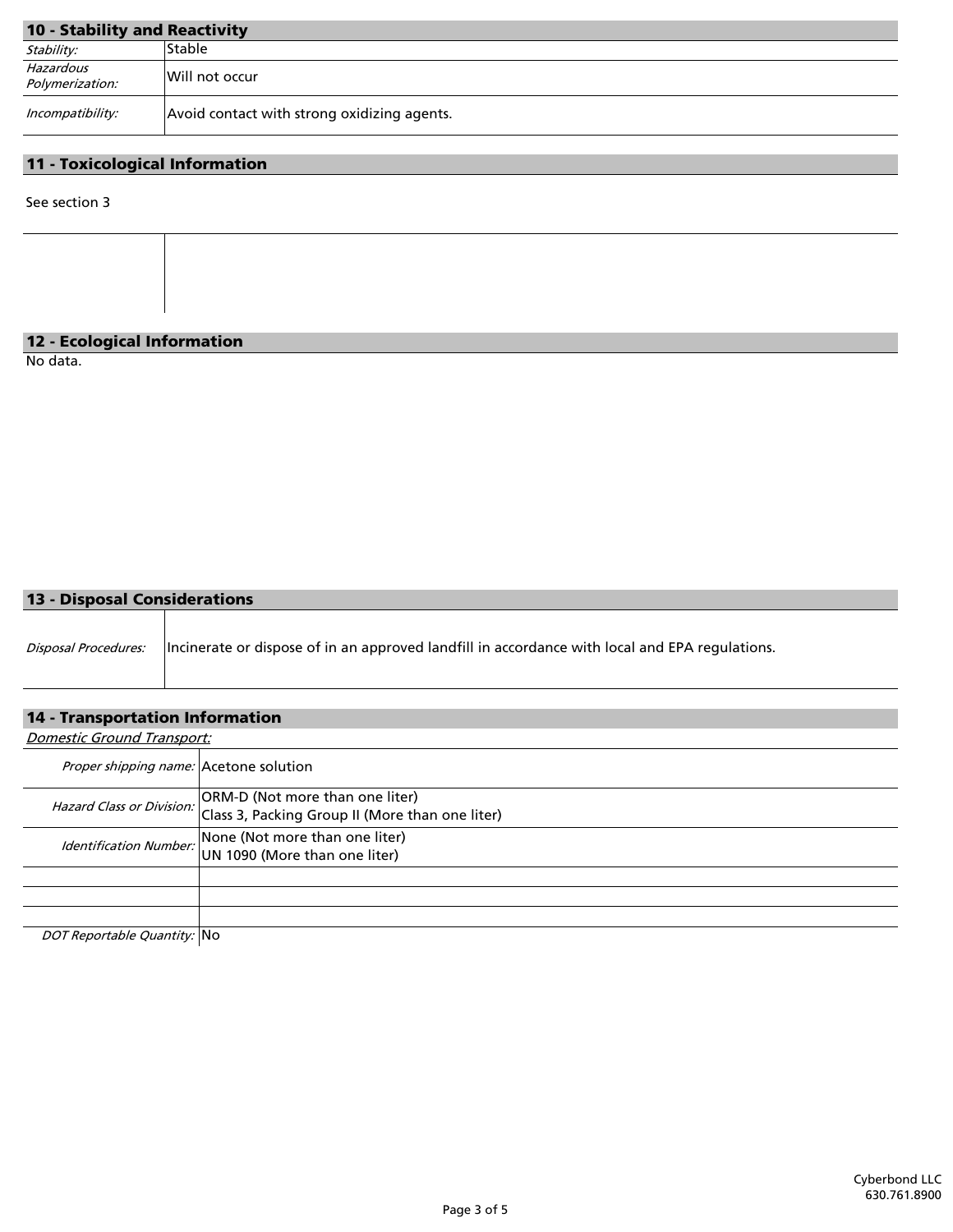| 14 - Transportation Information (Continued)   |  |
|-----------------------------------------------|--|
| International Air Transportation (ICAO/IATA): |  |
| Proper shipping name: N/A                     |  |
| Hazard Class or Division: N/A                 |  |
| <i><b>Identification Number: N/A</b></i>      |  |
|                                               |  |
|                                               |  |
| Water Transportation (IMO/IMDG):              |  |

| Proper shipping name: N/A                |  |
|------------------------------------------|--|
| Hazard Class or Division: N/A            |  |
| <i><b>Identification Number: N/A</b></i> |  |
|                                          |  |
|                                          |  |

| 15 - Regulatory Information            |                                                                                  |                  |                           |  |
|----------------------------------------|----------------------------------------------------------------------------------|------------------|---------------------------|--|
| <b>US Federal Regulations:</b>         |                                                                                  |                  |                           |  |
| TSCA 8b Inventory<br>Status:           | The intentional ingredients of this product are listed.                          |                  |                           |  |
| <b>CERCLA/SARA Section</b><br>302 EHS: | 40 CFR 355 Appendix A: NONE                                                      |                  |                           |  |
| <b>CERCLA/SARA Section</b><br>311/312: | Immediate (x), delayed (x), Fire (x), Reactive (), Sudden release of pressure () |                  |                           |  |
| CERCLA/SARA 313:                       | 40 CFR 372.65 NONE                                                               |                  |                           |  |
| CERCLA RQ                              | Reference                                                                        | <b>Component</b> | Reportable Quantity (lbs) |  |
| (Reportable Quantity):                 | 40 CFR 302.4 (a)                                                                 | Acetone          | 5000                      |  |
|                                        |                                                                                  |                  |                           |  |
|                                        |                                                                                  |                  |                           |  |

#### International Regulations:

| <b>Inventory Status:</b> | Not determined |
|--------------------------|----------------|
|                          |                |
|                          |                |
|                          |                |
|                          |                |
|                          |                |
|                          |                |
|                          |                |
|                          |                |

# **State and Local Regulations:**

|                    | The following statement is made in order to comply with the California Safe Drinking Water and Toxic       |
|--------------------|------------------------------------------------------------------------------------------------------------|
| CA Proposition 65: | Enforcement Act of 1986: This product contains the following chemicals known to the state of California to |
|                    | cause reproductive harm: None                                                                              |